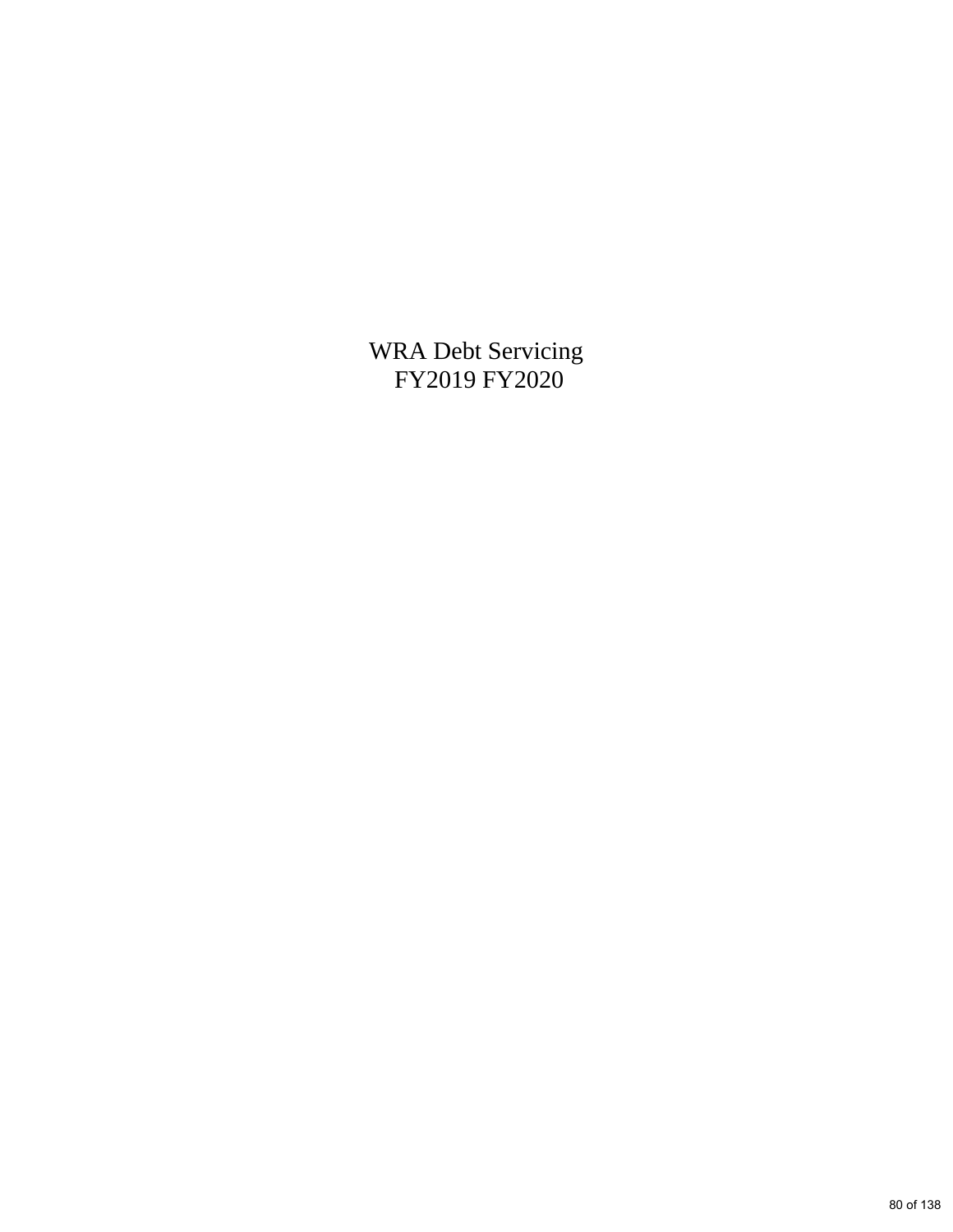Debt Service for 2015E / Refunding of 2006

Fiscal Year 2020

|                                                                  |                  |                     |                 |                  |             |                       |                              | <b>Debt Servicing</b> |                  |
|------------------------------------------------------------------|------------------|---------------------|-----------------|------------------|-------------|-----------------------|------------------------------|-----------------------|------------------|
|                                                                  |                  |                     |                 |                  |             |                       | Greenfield                   |                       |                  |
|                                                                  | Altoona          | Ankeny              | Bondurant       | Clive            | Cumming     | Des Moines            | Plaza                        | Johnston              | Norwalk          |
|                                                                  | (Expansion)      | (Expansion)         | (Expansion)     | (Expansion)      | (Expansion) |                       |                              |                       | (Expansion)      |
| 2015e / Core Refunding                                           |                  |                     |                 |                  |             |                       |                              |                       |                  |
| Percentage                                                       | 4.299%           | 10.180%             | 1.074%          | 3.267%           | 0.051%      | 49.997%               | 0.502%                       | 2.573%                | 1.782%           |
| Principal                                                        | 13,965           | 33,068              | 3,489           | 10,612           | 166         | 162,406               | 1,631                        | 8,358                 | 5,789            |
| Interest                                                         | 10,871           | 25,743              | 2,716           | 8,262            | 129         | 126,431               | 1,269                        | 6,507                 | 4,506            |
| Gross Principal and Interest Estimate<br>Reserve Interest Income | 24,836<br>(254)  | 58,811<br>(601)     | 6,205           | 18,874<br>(193)  | 295         | 288,838               | 2,900                        | 14,864<br>(152)       | 10,295<br>(105)  |
|                                                                  |                  |                     | (63)            |                  | (3)         | (2,950)               | (30)                         |                       |                  |
| Net Debt Service                                                 | 24,582           | 58,210              | 6.141           | 18.681           | 292         | 285,888               | 2,870                        | 14,713                | 10,190           |
| 2015e / Expansion Refunding                                      |                  |                     |                 |                  |             |                       |                              |                       |                  |
| Percentage                                                       | 10.143%          | 24.020%             | 2.535%          | 7.708%           | 0.120%      | 0.000%                | 0.000%                       | 0.000%                | 4.205%           |
| Principal                                                        | 39,491           | 93,521<br>72,616    | 9,870<br>7,664  | 30,011<br>23,302 | 467<br>363  | $\bf{0}$<br>$\pmb{0}$ | $\mathbf{0}$<br>$\mathbf{0}$ | 0<br>$\bf 0$          | 16,372<br>12,712 |
| Interest                                                         | 30,664           |                     |                 |                  |             |                       |                              |                       |                  |
| Gross Principal and Interest Estimate<br>Reserve Interest Income | 70,155<br>(714)  | 166,136<br>(1,691)  | 17,534<br>(178) | 53,313<br>(543)  | 830<br>(8)  | $\pmb{0}$<br>$\bf{0}$ | $\mathbf{0}$<br>$\mathbf{0}$ | $\mathbf 0$<br>0      | 29,084<br>(296)  |
|                                                                  | 69,441           | 164,445             | 17,355          | 52,770           | 822         | $\mathbf 0$           | $\Omega$                     | $\mathbf 0$           | 28,788           |
| Net Debt Service                                                 |                  |                     |                 |                  |             |                       |                              |                       |                  |
| 2015e / SW Area Refunding                                        |                  |                     |                 |                  |             |                       |                              |                       |                  |
| Percentage                                                       | 6.247%           | 14.793%             | 1.561%          | 4.747%           | 0.074%      | 33.332%               | 0.335%                       | 1.715%                | 2.590%           |
| Principal<br>Interest                                            | 33,161<br>25,869 | 78,525<br>61,258    | 8,286<br>6,464  | 25,198<br>19,657 | 393<br>306  | 176,934<br>138,029    | 1,778<br>1,387               | 9,104<br>7,102        | 13,748<br>10,725 |
|                                                                  |                  |                     |                 |                  |             |                       |                              |                       |                  |
| Gross Principal and Interest Estimate<br>Reserve Interest Income | 59,030<br>(603)  | 139,783<br>(1, 429) | 14,750<br>(151) | 44,856<br>(459)  | 699<br>(7)  | 314,963<br>(3,220)    | 3,166<br>(32)                | 16,205<br>(166)       | 24,474<br>(250)  |
| Net Debt Service                                                 | 58,426           | 138,354             | 14,600          | 44,397           | 692         | 311,743               | 3,133                        | 16,040                | 24,223           |
|                                                                  |                  |                     |                 |                  |             |                       |                              |                       |                  |
| <b>Subtotal of Net Debt Service</b>                              | 152.449          | 361,009             | 38,096          | 115,848          | 1.805       | 597,631               | 6,004                        | 30,752                | 63,201           |
| DS for 2015E issue (gross)                                       | 154,020          | 364,730             | 38,488          | 117,042          | 1,824       | 603,800               | 6,066                        | 31,070                | 63,853           |
| Reserve Interest Earnings                                        |                  |                     |                 |                  |             |                       |                              |                       |                  |
| Core                                                             | (254)            | (601)               | (63)            | (193)            | (3)         | (2,950)               | (30)                         | (152)                 | (105)            |
| Expansion                                                        | (714)            | (1,691)             | (178)           | (543)            | (8)         | $\mathbf{0}$          | $\mathbf{0}$                 | $\mathbf{0}$          | (296)            |
| <b>SW</b>                                                        | (603)            | (1, 429)            | (151)           | (459)            | (7)         | (3,220)               | (32)                         | (166)                 | (250)            |
| <b>Net Debt Service Collection</b>                               | 152.449          | 361.009             | 38,096          | 115,848          | 1.805       | 597,631               | 6.004                        | 30.752                | 63,201           |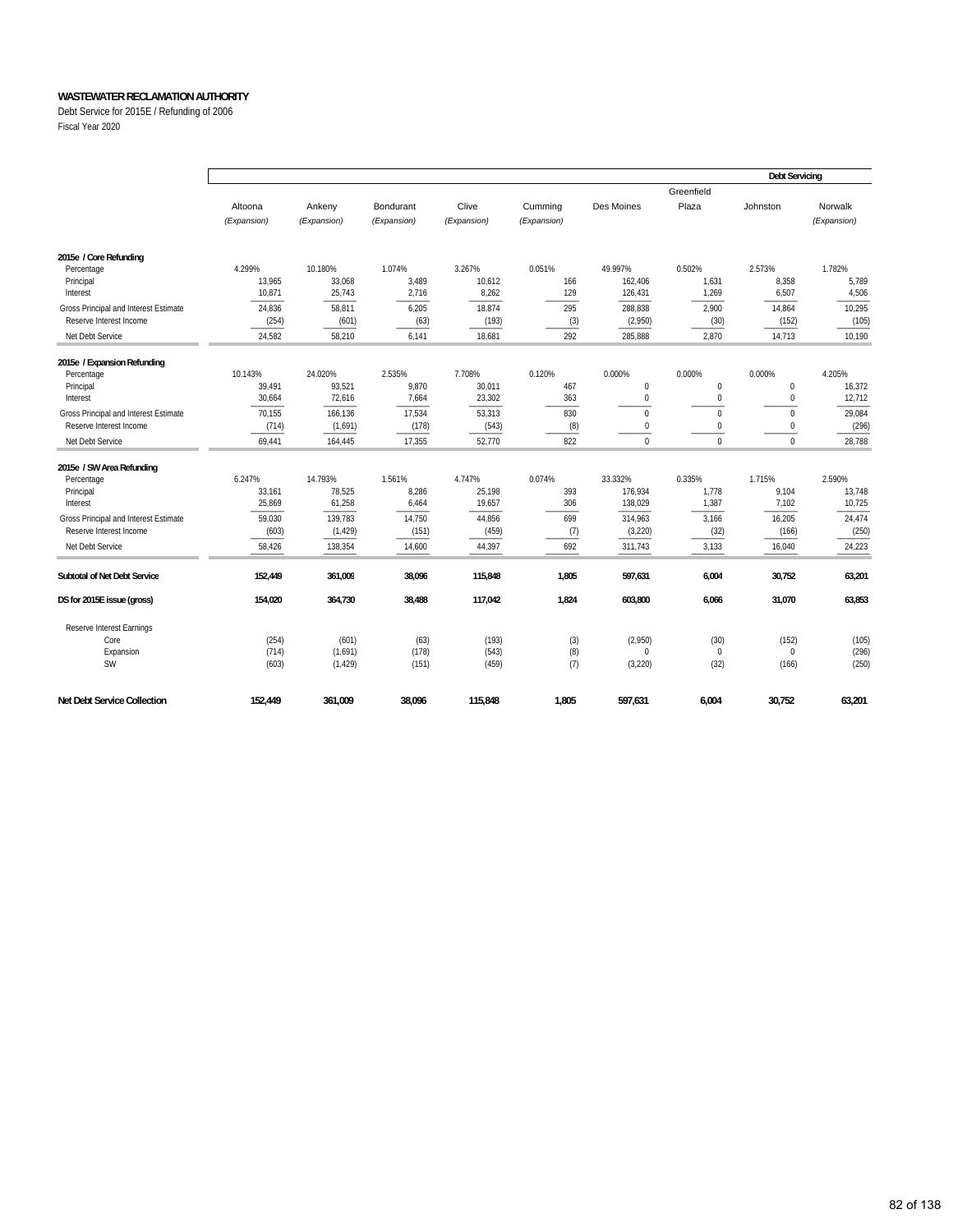|                                                                                |                               | West                           |                            |                                       |                               | Polk                           | Polk                     | Pleasant                             |
|--------------------------------------------------------------------------------|-------------------------------|--------------------------------|----------------------------|---------------------------------------|-------------------------------|--------------------------------|--------------------------|--------------------------------------|
| Debt Issue 2015E                                                               | Total                         | Des Moines                     | Waukee                     | <b>UWHSD</b>                          | <b>USSD</b>                   | County                         | City                     | Hill                                 |
|                                                                                | \$                            | (Expansion)                    | (Expansion)                |                                       | (Expansion)                   |                                | (Expansion)              |                                      |
| <b>Core Borrowings</b><br>Percentage<br>Principal<br>Interest & Servicing      | 100.0%<br>324,832<br>252,878  | 11.204%<br>36,394<br>28,332    | 2.412%<br>7,835<br>6,099   | 1.632%<br>5,301<br>4,127              | 7.619%<br>24,749<br>19,267    | 1.051%<br>3,414<br>2,658       | 0.492%<br>1,598<br>1,244 | 1.865%<br>6,058<br>4,716             |
| Gross Principal and Interest<br>Reserve Interest Income                        | 577,710<br>(5,900)            | 64,727<br>(661)                | 13,934<br>(142)            | 9,428<br>(96)                         | 44,016<br>(450)               | 6,072<br>(62)                  | 2,842<br>(29)            | 10.774<br>(110)                      |
| Net Debt Service                                                               | 571,810                       | 64,066                         | 13,792                     | 9,332                                 | 43,566                        | 6,010                          | 2,813                    | 10,664                               |
| <b>Expansion Borrowings</b><br>Percentage<br>Principal<br>Interest & Servicing | 100.0%<br>389,345<br>302,313  | 26.438%<br>102.935<br>79,926   | 5.691%<br>22,158<br>17,205 | 0.000%<br>$\boldsymbol{0}$<br>$\bf 0$ | 17.978%<br>69,996<br>54,350   | 0.000%<br>$\bf 0$<br>$\pmb{0}$ | 1.162%<br>4,524<br>3,513 | 0.000%<br>$\mathbf 0$<br>$\mathbf 0$ |
| Gross Principal and Interest<br>Reserve Interest Income                        | 691,658<br>(7,040)            | 182,861<br>(1, 861)            | 39,362<br>(401)            | $\Omega$<br>$\boldsymbol{0}$          | 124,346<br>(1,266)            | $\mathbf{0}$<br>$\bf{0}$       | 8,037<br>(82)            | $\Omega$<br>0                        |
| Net Debt Service                                                               | 684,618                       | 180.999                        | 38,962                     | $\Omega$                              | 123,081                       | $\Omega$                       | 7,955                    | $\Omega$                             |
| SW Area Borrowings<br>Percentage<br>Principal<br>Interest & Servicing          | 100.0%<br>530.823<br>414,103  | 16.282%<br>86.429<br>67,424    | 3.505%<br>18.605<br>14,514 | 1.088%<br>5.775<br>4,505              | 11.072%<br>58.773<br>45,849   | 0.701%<br>3.721<br>2,903       | 0.715%<br>3.795<br>2,961 | 1.243%<br>6.598<br>5,147             |
| Gross Principal and Interest<br>Reserve Interest Income<br>Net Debt Service    | 944.926<br>(9,660)<br>935,266 | 153.853<br>(1, 573)<br>152,280 | 33,120<br>(339)<br>32,781  | 10,281<br>(105)<br>10,176             | 104,622<br>(1,070)<br>103,553 | 6,624<br>(68)<br>6,556         | 6.756<br>(69)<br>6,687   | 11.745<br>(120)<br>11,625            |
| <b>Subtotal Net Debt Service</b>                                               | 2,191,694                     | 397.345                        | 85,535                     | 19.508                                | 270,199                       | 12,566                         | 17,456                   | 22,290                               |
| 2015E Debt Service Allocation                                                  | 2,214,294                     | 401,440                        | 86,416                     | 19,709                                | 272,984                       | 12,696                         | 17,636                   | 22,520                               |
| 22600 2020 budget<br>22,600<br>22600                                           | (5,900)<br>(7,040)<br>(9,660) | (661)<br>(1, 861)<br>(1, 573)  | (142)<br>(401)<br>(339)    | (96)<br>$\mathbf{0}$<br>(105)         | (450)<br>(1,266)<br>(1,070)   | (62)<br>$\mathbf{0}$<br>(68)   | (29)<br>(82)<br>(69)     | (110)<br>$\Omega$<br>(120)           |
| <b>Net Debt Service</b>                                                        | 2.191.694                     | 397.345                        | 85,535                     | 19,508                                | 270.199                       | 12.566                         | 17,456                   | 22,290                               |

1,245,000 Principal 969,294 Interest on 2015E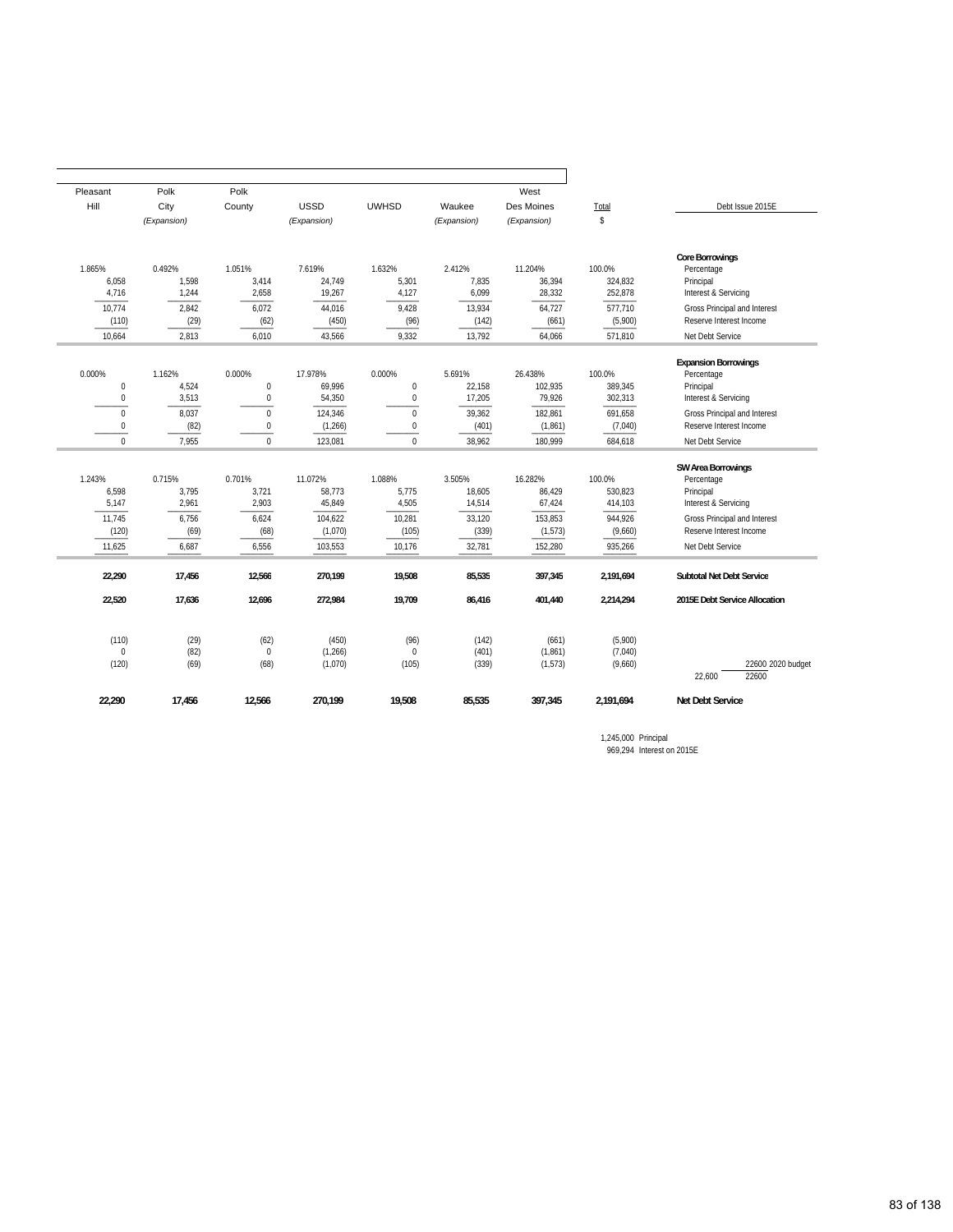Debt Service for 2013B / Refunding of 2004B

Fiscal Year 2020

|                                                                  |                  |                    |                |                  |             |                    |               | <b>Debt Servicing</b> |                 |
|------------------------------------------------------------------|------------------|--------------------|----------------|------------------|-------------|--------------------|---------------|-----------------------|-----------------|
|                                                                  |                  |                    |                |                  |             |                    | Greenfield    |                       |                 |
|                                                                  | Altoona          | Ankeny             | Bondurant      | Clive            | Cumming     | Des Moines         | Plaza         | Johnston              | Norwalk         |
|                                                                  | (Expansion)      | (Expansion)        | (Expansion)    | (Expansion)      | (Expansion) |                    |               |                       | (Expansion)     |
| 2013b / Core Refunding                                           |                  |                    |                |                  |             |                    |               |                       |                 |
| Percentage                                                       | 4.299%           | 10.180%            | 1.074%         | 3.267%           | 0.051%      | 49.997%            | 0.502%        | 2.573%                | 1.782%          |
| Principal                                                        | 49,507           | 117,233            | 12,368         | 37,623           | 587         | 575,766            | 5,781         | 29,631                | 20,522          |
| Interest                                                         | 34,384           | 81,422             | 8,590          | 26,130           | 408         | 399,886            | 4,015         | 20,579                | 14,253          |
| Gross Principal and Interest Estimate                            | 83,892           | 198,655            | 20,958         | 63,753           | 995         | 975,652            | 9,796         | 50,210                | 34,774          |
| Reserve Interest Income                                          | (1, 126)         | (2,667)            | (281)          | (856)            | (13)        | (13,099)           | (132)         | (674)                 | (467)           |
| Net Debt Service                                                 | 82,765           | 195,988            | 20,677         | 62,897           | 982         | 962,553            | 9,665         | 49,536                | 34,307          |
| 2013b / Expansion Refunding                                      |                  |                    |                |                  |             |                    |               |                       |                 |
| Percentage                                                       | 10.143%          | 24.020%            | 2.535%         | 7.708%           | 0.120%      | 0.000%             | 0.000%        | 0.000%                | 4.205%          |
| Principal                                                        | 76,949           | 182,225            | 19,231         | 58,476           | 910         | $\mathbf 0$        | $\mathbf 0$   | $\bf{0}$              | 31,901          |
| Interest                                                         | 59,876           | 141,794            | 14,965         | 45,502           | 708         | $\pmb{0}$          | 0             | $\mathbf{0}$          | 24,823          |
| Gross Principal and Interest Estimate                            | 136,825          | 324,019            | 34,196         | 103,977          | 1,619       | $\mathbf{0}$       | $\Omega$      | $\mathbf{0}$          | 56,724          |
| Reserve Interest Income                                          | (1,866)          | (4, 420)           | (466)          | (1, 418)         | (22)        | $\mathbf 0$        | $\Omega$      | 0                     | (774)           |
| Net Debt Service                                                 | 134,958          | 319,599            | 33,730         | 102,559          | 1,597       | $\mathbf{0}$       | $\Omega$      | $\Omega$              | 55,950          |
| 2013b / SW Area Refunding                                        |                  |                    |                |                  |             |                    |               |                       |                 |
| Percentage                                                       | 6.247%           | 14.793%            | 1.561%         | 4.747%           | 0.074%      | 33.332%            | 0.335%        | 1.715%                | 2.590%          |
| Principal<br>Interest                                            | 22,162<br>17,250 | 52,479<br>40,849   | 5,538<br>4,311 | 16,840<br>13,108 | 263<br>204  | 118,248<br>92,043  | 1,188<br>925  | 6,084<br>4,736        | 9,188<br>7,152  |
|                                                                  |                  |                    |                |                  |             |                    |               |                       |                 |
| Gross Principal and Interest Estimate<br>Reserve Interest Income | 39,412<br>(537)  | 93,329<br>(1, 272) | 9.848<br>(134) | 29,949<br>(408)  | 467         | 210,291<br>(2,867) | 2,114<br>(29) | 10,820<br>(147)       | 16,340<br>(223) |
|                                                                  |                  |                    |                |                  | (6)         |                    |               |                       |                 |
| Net Debt Service                                                 | 38,875           | 92,057             | 9,714          | 29,540           | 461         | 207,424            | 2,085         | 10,672                | 16,118          |
| Subtotal of Net Debt Service                                     | 256,598          | 607,643            | 64,121         | 194,997          | 3,039       | 1,169,978          | 11,749        | 60,208                | 106,375         |
| DS for 2013B issue (gross)                                       | 260,128          | 616,002            | 65,003         | 197,679          | 3,081       | 1,185,943          | 11,910        | 61,030                | 107,838         |
| Reserve Interest Earnings                                        |                  |                    |                |                  |             |                    |               |                       |                 |
| Core                                                             | (1, 126)         | (2,667)            | (281)          | (856)            | (13)        | (13,099)           | (132)         | (674)                 | (467)           |
| Expansion                                                        | (1,866)          | (4, 420)           | (466)          | (1, 418)         | (22)        | $\Omega$           | $\mathbf 0$   | $\mathbf 0$           | (774)           |
| <b>SW</b>                                                        | (537)            | (1, 272)           | (134)          | (408)            | (6)         | (2,867)            | (29)          | (147)                 | (223)           |
| <b>Net Debt Service Collection</b>                               | 256.598          | 607.643            | 64,121         | 194,997          | 3,039       | 1,169,978          | 11,749        | 60,208                | 106,375         |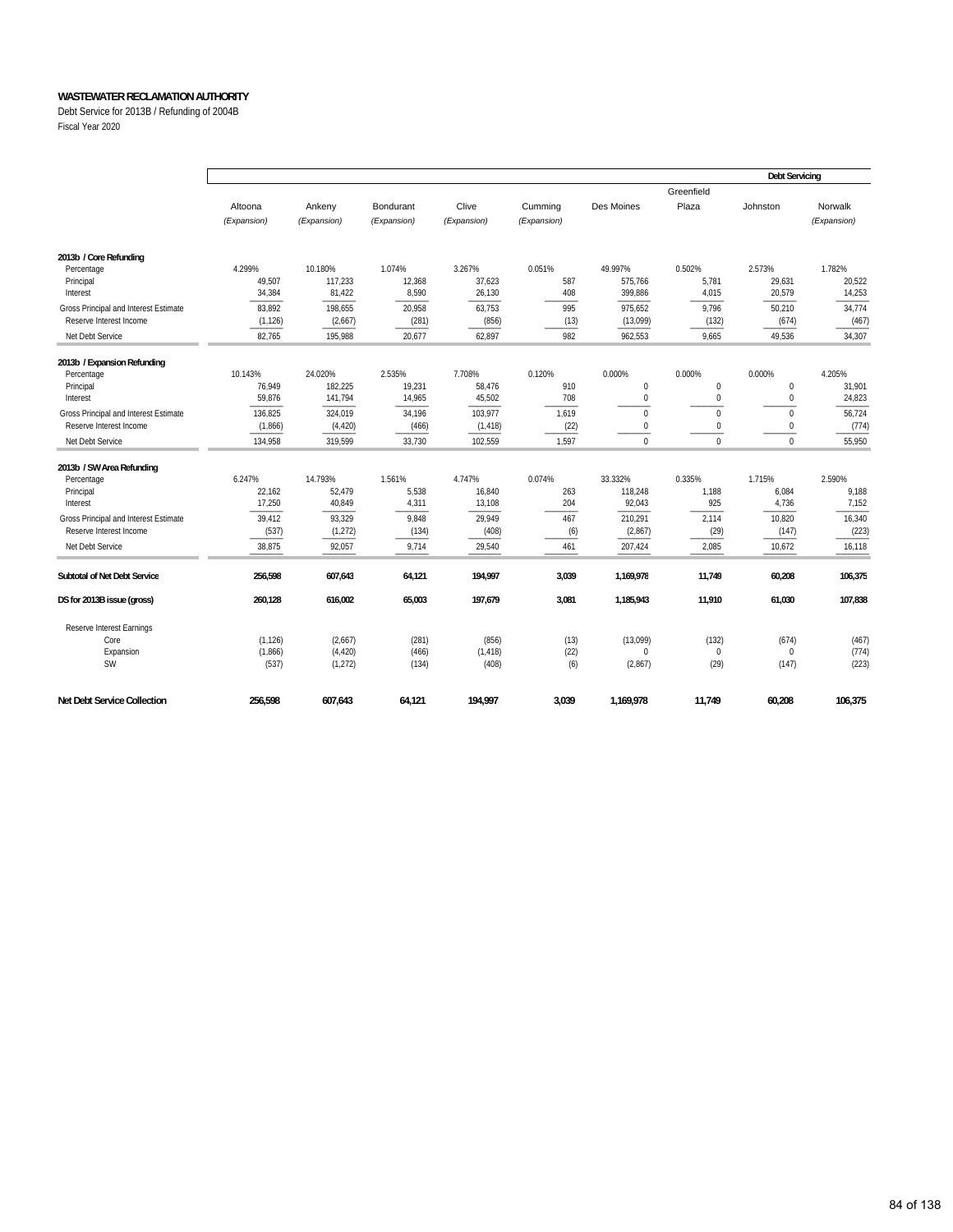| Pleasant<br>Polk<br>Polk<br>West<br>Hill<br>City<br><b>USSD</b><br><b>UWHSD</b><br>County<br>Waukee<br>Des Moines<br>Total<br>Debt Issue 2013B<br>$\mathbb{S}$<br>(Expansion)<br>(Expansion)<br>(Expansion)<br>(Expansion)<br><b>Core Borrowings</b><br>1.865%<br>0.492%<br>1.051%<br>7.619%<br>1.632%<br>2.412%<br>11.204%<br>100.0%<br>Percentage<br>21,477<br>5,666<br>12,103<br>87,741<br>18,794<br>27,777<br>129,025<br>1,151,602<br>Principal<br>14,917<br>3,935<br>60,938<br>19,292<br>799,820<br>8,406<br>13,053<br>89,612<br>Interest & Servicing<br>9,601<br>36,394<br>20,509<br>148,679<br>31,847<br>47,068<br>218,637<br>1,951,422<br>Gross Principal and Interest<br>(129)<br>Reserve Interest Income<br>(489)<br>(275)<br>(1,996)<br>(428)<br>(632)<br>(2,935)<br>(26, 200)<br>1,925,222<br>35,905<br>9,472<br>20,234<br>146,683<br>31,420<br>46,436<br>215,702<br>Net Debt Service<br><b>Expansion Borrowings</b><br>0.000%<br>0.000%<br>0.000%<br>5.691%<br>100.0%<br>1.162%<br>17.978%<br>26.438%<br>Percentage<br>$\pmb{0}$<br>$\pmb{0}$<br>8,815<br>136,388<br>$\boldsymbol{0}$<br>43,174<br>200,569<br>758,639<br>Principal<br>$\mathbf{0}$<br>6,859<br>$\bf 0$<br>106,127<br>0<br>33,595<br>156,068<br>590,316<br>Interest & Servicing<br>$\mathbf{0}$<br>$\mathbf{0}$<br>15.675<br>242,515<br>$\mathbf{0}$<br>76.769<br>356.637<br>1.348.955<br>Gross Principal and Interest<br>(214)<br>Reserve Interest Income<br>0<br>$\bf{0}$<br>(3,308)<br>$\mathbf 0$<br>(1,047)<br>(4, 865)<br>(18, 400)<br>$\Omega$<br>$\Omega$<br>$\Omega$<br>15.461<br>239.207<br>75.722<br>351.772<br>1,330,555<br>Net Debt Service<br><b>SW Area Borrowings</b><br>1.243%<br>0.715%<br>0.701%<br>11.072%<br>1.088%<br>3.505%<br>16.282%<br>100.0%<br>Percentage<br>2,537<br>2.487<br>39.279<br>3,860<br>57.762<br>354.759<br>4,410<br>12.434<br>Principal<br>3,432<br>1,974<br>1,936<br>30,574<br>3,004<br>9,679<br>44,961<br>276,139<br>Interest & Servicing<br>4,511<br>4,423<br>69,853<br>7.842<br>6,864<br>22,113<br>102,723<br>630,898<br>Gross Principal and Interest<br>(107)<br>(61)<br>(60)<br>(952)<br>(94)<br>(301)<br>(1,400)<br>(8,600)<br>Reserve Interest Income<br>7,735<br>4,362<br>68,901<br>622,298<br>4,449<br>6,771<br>21,812<br>101,323<br>Net Debt Service<br>43,641<br>29,383<br>24,596<br>454,791<br>38,190<br>143,970<br>668,797<br>3,878,075<br>Subtotal Net Debt Service<br>44,236<br>29,787<br>24,932<br>461,047<br>38,711<br>145,950<br>677,997<br>3,931,275<br>2013B Debt Service Allocation<br>(129)<br>(489)<br>(275)<br>(1,996)<br>(428)<br>(632)<br>(2,935)<br>(26, 200)<br>(214)<br>$\bf 0$<br>(3,308)<br>$\boldsymbol{0}$<br>(1,047)<br>(4, 865)<br>(18, 400)<br>$\mathbf 0$<br>(60)<br>(952)<br>(94)<br>(301)<br>(107)<br>(61)<br>(1,400)<br>(8,600)<br>53,200<br>53200<br>43.641<br>29,383<br>24.596<br>143.970<br>3.878.075<br>Net Debt Service<br>454.791<br>38.190<br>668.797 |  |  |  |  |                   |
|---------------------------------------------------------------------------------------------------------------------------------------------------------------------------------------------------------------------------------------------------------------------------------------------------------------------------------------------------------------------------------------------------------------------------------------------------------------------------------------------------------------------------------------------------------------------------------------------------------------------------------------------------------------------------------------------------------------------------------------------------------------------------------------------------------------------------------------------------------------------------------------------------------------------------------------------------------------------------------------------------------------------------------------------------------------------------------------------------------------------------------------------------------------------------------------------------------------------------------------------------------------------------------------------------------------------------------------------------------------------------------------------------------------------------------------------------------------------------------------------------------------------------------------------------------------------------------------------------------------------------------------------------------------------------------------------------------------------------------------------------------------------------------------------------------------------------------------------------------------------------------------------------------------------------------------------------------------------------------------------------------------------------------------------------------------------------------------------------------------------------------------------------------------------------------------------------------------------------------------------------------------------------------------------------------------------------------------------------------------------------------------------------------------------------------------------------------------------------------------------------------------------------------------------------------------------------------------------------------------------------------------------------------------------------------------------------------------------------------------------------------------------------------------------------------------------------------------------------------------------------------------------------------------------------|--|--|--|--|-------------------|
|                                                                                                                                                                                                                                                                                                                                                                                                                                                                                                                                                                                                                                                                                                                                                                                                                                                                                                                                                                                                                                                                                                                                                                                                                                                                                                                                                                                                                                                                                                                                                                                                                                                                                                                                                                                                                                                                                                                                                                                                                                                                                                                                                                                                                                                                                                                                                                                                                                                                                                                                                                                                                                                                                                                                                                                                                                                                                                                           |  |  |  |  |                   |
|                                                                                                                                                                                                                                                                                                                                                                                                                                                                                                                                                                                                                                                                                                                                                                                                                                                                                                                                                                                                                                                                                                                                                                                                                                                                                                                                                                                                                                                                                                                                                                                                                                                                                                                                                                                                                                                                                                                                                                                                                                                                                                                                                                                                                                                                                                                                                                                                                                                                                                                                                                                                                                                                                                                                                                                                                                                                                                                           |  |  |  |  |                   |
|                                                                                                                                                                                                                                                                                                                                                                                                                                                                                                                                                                                                                                                                                                                                                                                                                                                                                                                                                                                                                                                                                                                                                                                                                                                                                                                                                                                                                                                                                                                                                                                                                                                                                                                                                                                                                                                                                                                                                                                                                                                                                                                                                                                                                                                                                                                                                                                                                                                                                                                                                                                                                                                                                                                                                                                                                                                                                                                           |  |  |  |  |                   |
|                                                                                                                                                                                                                                                                                                                                                                                                                                                                                                                                                                                                                                                                                                                                                                                                                                                                                                                                                                                                                                                                                                                                                                                                                                                                                                                                                                                                                                                                                                                                                                                                                                                                                                                                                                                                                                                                                                                                                                                                                                                                                                                                                                                                                                                                                                                                                                                                                                                                                                                                                                                                                                                                                                                                                                                                                                                                                                                           |  |  |  |  |                   |
|                                                                                                                                                                                                                                                                                                                                                                                                                                                                                                                                                                                                                                                                                                                                                                                                                                                                                                                                                                                                                                                                                                                                                                                                                                                                                                                                                                                                                                                                                                                                                                                                                                                                                                                                                                                                                                                                                                                                                                                                                                                                                                                                                                                                                                                                                                                                                                                                                                                                                                                                                                                                                                                                                                                                                                                                                                                                                                                           |  |  |  |  |                   |
|                                                                                                                                                                                                                                                                                                                                                                                                                                                                                                                                                                                                                                                                                                                                                                                                                                                                                                                                                                                                                                                                                                                                                                                                                                                                                                                                                                                                                                                                                                                                                                                                                                                                                                                                                                                                                                                                                                                                                                                                                                                                                                                                                                                                                                                                                                                                                                                                                                                                                                                                                                                                                                                                                                                                                                                                                                                                                                                           |  |  |  |  |                   |
|                                                                                                                                                                                                                                                                                                                                                                                                                                                                                                                                                                                                                                                                                                                                                                                                                                                                                                                                                                                                                                                                                                                                                                                                                                                                                                                                                                                                                                                                                                                                                                                                                                                                                                                                                                                                                                                                                                                                                                                                                                                                                                                                                                                                                                                                                                                                                                                                                                                                                                                                                                                                                                                                                                                                                                                                                                                                                                                           |  |  |  |  |                   |
|                                                                                                                                                                                                                                                                                                                                                                                                                                                                                                                                                                                                                                                                                                                                                                                                                                                                                                                                                                                                                                                                                                                                                                                                                                                                                                                                                                                                                                                                                                                                                                                                                                                                                                                                                                                                                                                                                                                                                                                                                                                                                                                                                                                                                                                                                                                                                                                                                                                                                                                                                                                                                                                                                                                                                                                                                                                                                                                           |  |  |  |  |                   |
|                                                                                                                                                                                                                                                                                                                                                                                                                                                                                                                                                                                                                                                                                                                                                                                                                                                                                                                                                                                                                                                                                                                                                                                                                                                                                                                                                                                                                                                                                                                                                                                                                                                                                                                                                                                                                                                                                                                                                                                                                                                                                                                                                                                                                                                                                                                                                                                                                                                                                                                                                                                                                                                                                                                                                                                                                                                                                                                           |  |  |  |  |                   |
|                                                                                                                                                                                                                                                                                                                                                                                                                                                                                                                                                                                                                                                                                                                                                                                                                                                                                                                                                                                                                                                                                                                                                                                                                                                                                                                                                                                                                                                                                                                                                                                                                                                                                                                                                                                                                                                                                                                                                                                                                                                                                                                                                                                                                                                                                                                                                                                                                                                                                                                                                                                                                                                                                                                                                                                                                                                                                                                           |  |  |  |  |                   |
|                                                                                                                                                                                                                                                                                                                                                                                                                                                                                                                                                                                                                                                                                                                                                                                                                                                                                                                                                                                                                                                                                                                                                                                                                                                                                                                                                                                                                                                                                                                                                                                                                                                                                                                                                                                                                                                                                                                                                                                                                                                                                                                                                                                                                                                                                                                                                                                                                                                                                                                                                                                                                                                                                                                                                                                                                                                                                                                           |  |  |  |  |                   |
|                                                                                                                                                                                                                                                                                                                                                                                                                                                                                                                                                                                                                                                                                                                                                                                                                                                                                                                                                                                                                                                                                                                                                                                                                                                                                                                                                                                                                                                                                                                                                                                                                                                                                                                                                                                                                                                                                                                                                                                                                                                                                                                                                                                                                                                                                                                                                                                                                                                                                                                                                                                                                                                                                                                                                                                                                                                                                                                           |  |  |  |  |                   |
|                                                                                                                                                                                                                                                                                                                                                                                                                                                                                                                                                                                                                                                                                                                                                                                                                                                                                                                                                                                                                                                                                                                                                                                                                                                                                                                                                                                                                                                                                                                                                                                                                                                                                                                                                                                                                                                                                                                                                                                                                                                                                                                                                                                                                                                                                                                                                                                                                                                                                                                                                                                                                                                                                                                                                                                                                                                                                                                           |  |  |  |  | 53200 2020 budget |
|                                                                                                                                                                                                                                                                                                                                                                                                                                                                                                                                                                                                                                                                                                                                                                                                                                                                                                                                                                                                                                                                                                                                                                                                                                                                                                                                                                                                                                                                                                                                                                                                                                                                                                                                                                                                                                                                                                                                                                                                                                                                                                                                                                                                                                                                                                                                                                                                                                                                                                                                                                                                                                                                                                                                                                                                                                                                                                                           |  |  |  |  |                   |

2,265,000 Principal 1,666,275 Interest on 2013B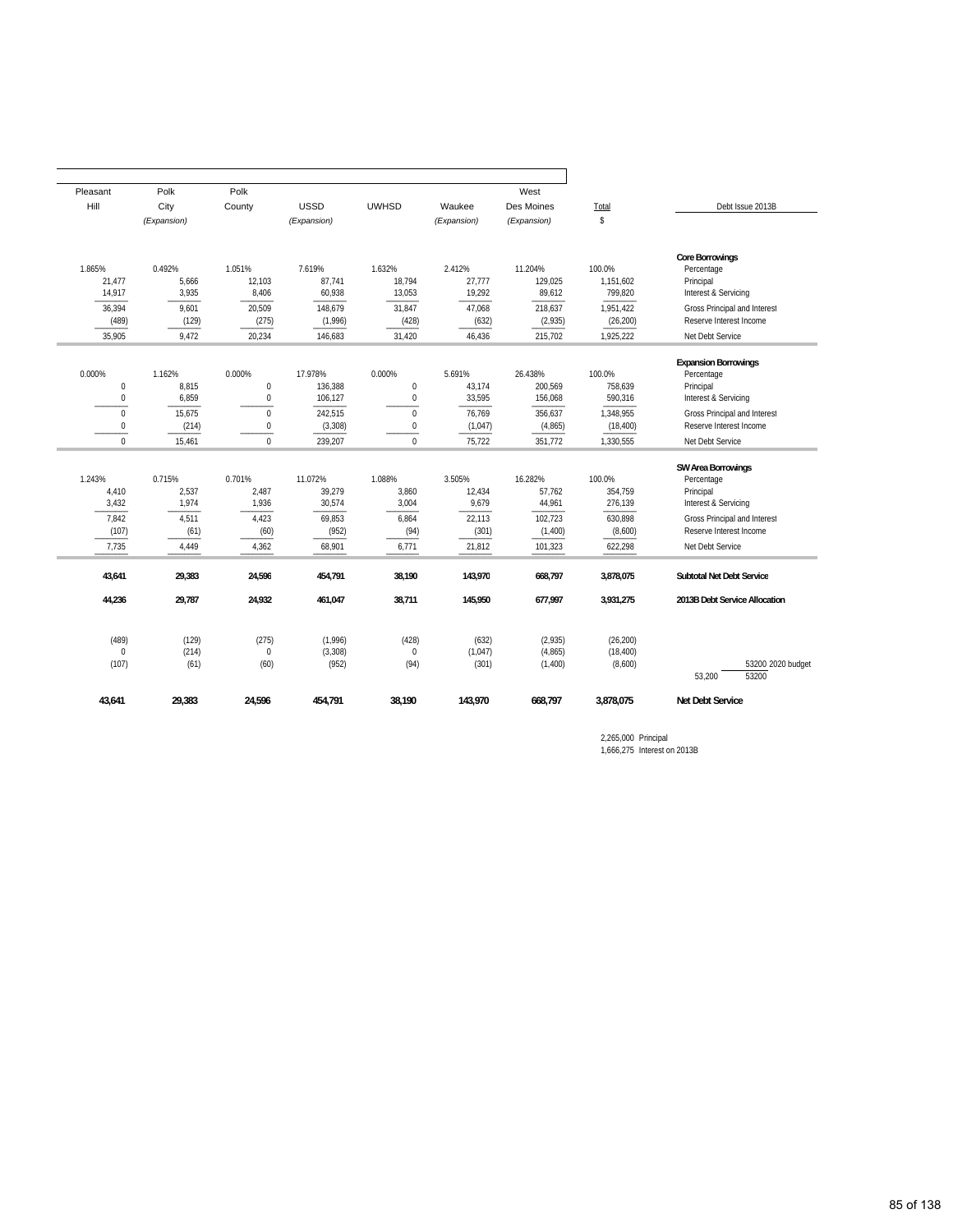Debt Service for New Money / SRF Borrowings 2011-2016 Fiscal Year 2020

|                                       |                          |              |              |             |             |                  |              | <b>Debt Servicing</b> |             |
|---------------------------------------|--------------------------|--------------|--------------|-------------|-------------|------------------|--------------|-----------------------|-------------|
|                                       |                          |              |              |             |             |                  | Greenfield   |                       |             |
|                                       | Altoona                  | Ankeny       | Bondurant    | Clive       | Cummina     | Des Moines       | Plaza        | Johnston              | Norwalk     |
|                                       | (Expansion)              | (Expansion)  | (Expansion)  | (Expansion) | (Expansion) |                  |              |                       | (Expansion) |
|                                       |                          |              |              |             |             |                  |              |                       |             |
| 2011-16 / New Core SRF                |                          |              |              |             |             |                  |              |                       |             |
| Percentage                            | 4.299%                   | 10.180%      | 1.074%       | 3.267%      | 0.051%      | 49.997%          | 0.502%       | 2.573%                | 1.782%      |
| Principal                             | 121,404                  | 287,483      | 30.330       | 92,260      | 1,440       | 1,411,915        | 14,176       | 72,662                | 50,324      |
| Interest                              | 118,891                  | 281,532      | 29,702       | 90,350      | 1,410       | 1,382,689        | 13,883       | 71,157                | 49,282      |
| Gross Principal and Interest Estimate | 240,294                  | 569,015      | 60,032       | 182,610     | 2,851       | 2,794,604        | 28,060       | 143,819               | 99,606      |
| Net Debt Service                      | 240,294                  | 569,015      | 60,032       | 182,610     | 2,851       | 2,794,604        | 28,060       | 143,819               | 99,606      |
|                                       |                          |              |              |             |             |                  |              |                       |             |
| 2011-16 / New Expansion SRF           |                          |              |              |             |             |                  |              |                       |             |
| Percentage                            | 10.143%                  | 24.020%      | 2.535%       | 7.708%      | 0.120%      | 0.000%           | 0.000%       | 0.000%                | 4.205%      |
| Principal                             | 123,339                  | 292,083      | 30,826       | 93,729      | 1,459       | 0                | $\mathbf 0$  | $\bf{0}$              | 51,133      |
| Interest                              | 100,370                  | 237,689      | 25,085       | 76,274      | 1,187       | $\boldsymbol{0}$ | $\mathbf{0}$ | $\mathbf 0$           | 41,610      |
| Gross Principal and Interest Estimate | 223,709                  | 529,772      | 55,911       | 170,004     | 2,647       | $\mathbf{0}$     | $\mathbf{0}$ | $\mathbf{0}$          | 92,743      |
| Net Debt Service                      | 223,709                  | 529,772      | 55,911       | 170,004     | 2,647       | $\mathbf 0$      | $\Omega$     | $\mathbf 0$           | 92,743      |
| 2011-16 / New SW Area SRF             |                          |              |              |             |             |                  |              |                       |             |
| Percentage                            | 6.247%                   | 14.793%      | 1.561%       | 4.747%      | 0.074%      | 33.332%          | 0.335%       | 1.715%                | 2.590%      |
| Principal                             | 127,876                  | 302,813      | 31,954       | 97,171      | 1,515       | 682,306          | 6,857        | 35,106                | 53,017      |
| Interest                              | 80,456                   | 190,520      | 20,104       | 61,137      | 953         | 429,285          | 4,314        | 22,088                | 33,357      |
| Gross Principal and Interest Estimate | 208,332                  | 493,333      | 52,058       | 158,308     | 2,468       | 1,111,591        | 11,172       | 57,194                | 86,374      |
| Net Debt Service                      | 208,332                  | 493,333      | 52,058       | 158,308     | 2,468       | 1,111,591        | 11,172       | 57,194                | 86,374      |
|                                       |                          |              |              |             |             |                  |              |                       |             |
| Debt Service for SRF's                | 672,335                  | 1,592,121    | 168,000      | 510,922     | 7,965       | 3,906,195        | 39,231       | 201,013               | 278,723     |
| <b>Budget Adjustments (none)</b>      |                          |              |              |             |             |                  |              |                       |             |
| Estimate for 2011 and future issues   | 672,335                  | 1.592.121    | 168,000      | 510,922     | 7,965       | 3,906,195        | 39,231       | 201,013               | 278,723     |
|                                       |                          |              |              |             |             |                  |              |                       |             |
| Reserve Interest Earnings<br>Core     |                          | $\mathbf{0}$ | $\mathbf{0}$ | $\mathbf 0$ | $\mathbf 0$ | $\mathbf 0$      | $\mathbf{0}$ | $\mathbf 0$           | $\mathbf 0$ |
| Expansion                             | $\mathbf 0$<br>$\pmb{0}$ | $\mathbf{0}$ | $\pmb{0}$    | $\mathbf 0$ | $\mathbf 0$ | $\mathbf 0$      | $\mathbf{0}$ | $\mathbf 0$           | $\mathbf 0$ |
| SW                                    | $\mathbf{0}$             | $\Omega$     | $\theta$     | $\mathbf 0$ | $\mathbf 0$ | $\mathbf{0}$     | $\mathbf 0$  | $\mathbf 0$           | $\mathbf 0$ |
|                                       |                          |              |              |             |             |                  |              |                       |             |
| Net Debt Service or Surcharge         | 672,335                  | 1,592,121    | 168,000      | 510,922     | 7,965       | 3,906,195        | 39,231       | 201,013               | 278,723     |
|                                       |                          |              |              |             |             |                  |              |                       |             |

*Included on this allocations are: 2011A 2012C D 2013A 2014A 2015B 2016A(Core) 2011B 2012B E F 2014C 2015C 2016E(Expan) 2011C D 2012G 2014D 2015A(SW)*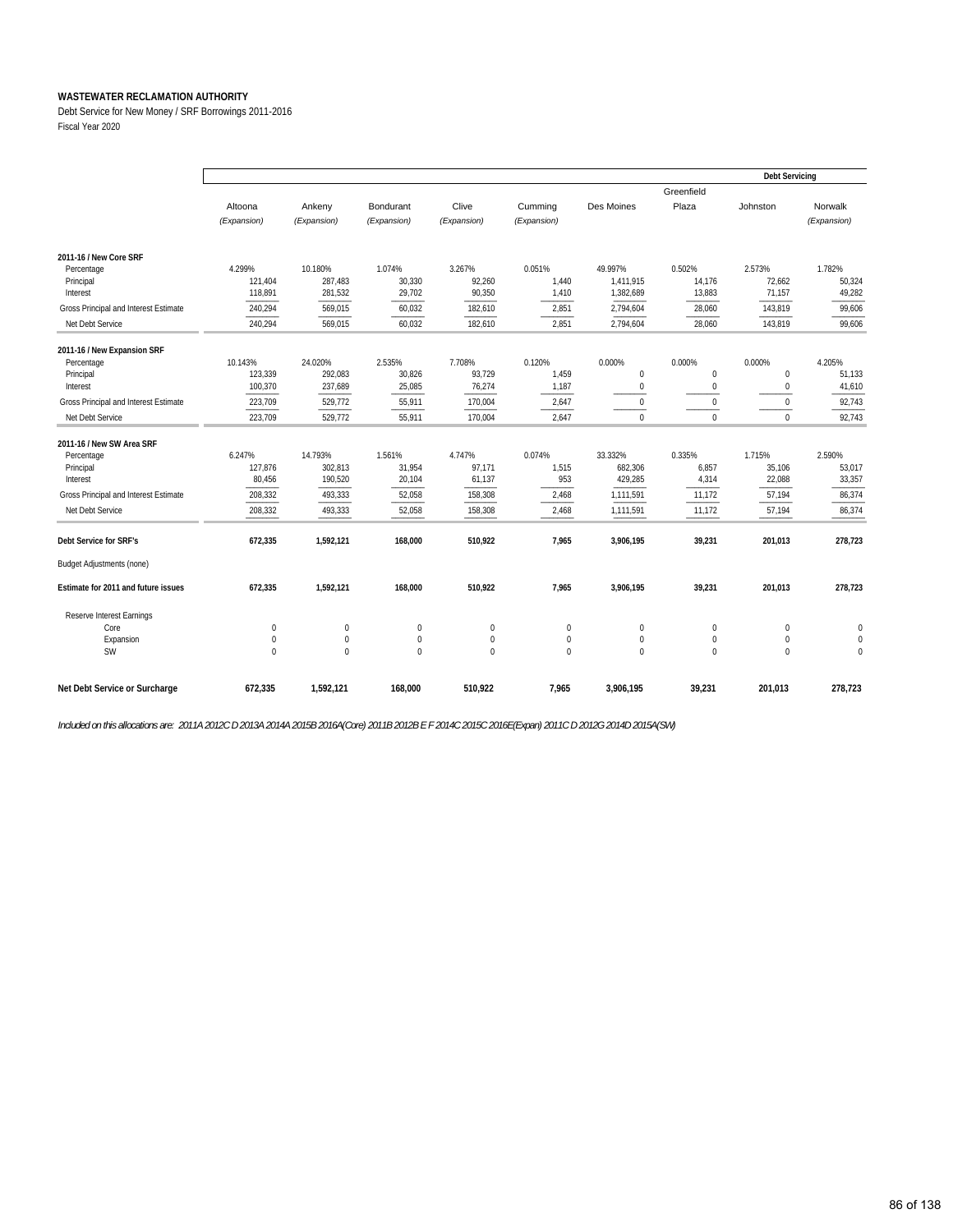|                                                                                                              |                                               | West                                     |                                       |                                      |                                          | Polk                                | Polk                                | Pleasant                             |
|--------------------------------------------------------------------------------------------------------------|-----------------------------------------------|------------------------------------------|---------------------------------------|--------------------------------------|------------------------------------------|-------------------------------------|-------------------------------------|--------------------------------------|
| Debt Issue 2011-2016                                                                                         | Total                                         | Des Moines                               | Waukee                                | <b>UWHSD</b>                         | <b>USSD</b>                              | County                              | City                                | Hill                                 |
|                                                                                                              | \$                                            | (Expansion)                              | (Expansion)                           |                                      | (Expansion)                              |                                     | (Expansion)                         |                                      |
| <b>Core Borrowings</b><br>Percentage<br>Principal<br>Interest & Servicing                                    | 100.0%<br>2,824,000<br>2,765,543              | 11.204%<br>316,401<br>309,851            | 2.412%<br>68,115<br>66,705            | 1.632%<br>46,088<br>45,134           | 7.619%<br>215,161<br>210,707             | 1.051%<br>29,680<br>29,066          | 0.492%<br>13,894<br>13,606          | 1.865%<br>52,668<br>51,577           |
| Gross Principal and Interest                                                                                 | 5,589,543                                     | 626,252                                  | 134,820                               | 91,221                               | 425,867                                  | 58,746                              | 27,501                              | 104,245                              |
| Net Debt Service                                                                                             | 5,589,543                                     | 626,252                                  | 134,820                               | 91,221                               | 425,867                                  | 58,746                              | 27,501                              | 104,245                              |
| <b>Expansion Borrowings</b><br>Percentage<br>Principal<br>Interest & Servicing                               | 100.0%<br>1,216,000<br>989,547                | 26.438%<br>321,486<br>261,616            | 5.691%<br>69,203<br>56,315            | 0.000%<br>$\bf 0$<br>$\bf 0$         | 17.978%<br>218,612<br>177,901            | 0.000%<br>$\bf 0$<br>$\pmb{0}$      | 1.162%<br>14,130<br>11,499          | 0.000%<br>$\pmb{0}$<br>$\mathbf 0$   |
| Gross Principal and Interest                                                                                 | 2,205,547                                     | 583,103                                  | 125,518                               | $\bf 0$                              | 396,513                                  | $\pmb{0}$                           | 25,628                              | 0                                    |
| Net Debt Service                                                                                             | 2,205,547                                     | 583,103                                  | 125,518                               | $\mathbf{0}$                         | 396,513                                  | $\mathbf 0$                         | 25,628                              | $\Omega$                             |
| <b>SW Area Borrowings</b><br>Percentage<br>Principal<br>Interest & Servicing<br>Gross Principal and Interest | 100.0%<br>2,047,000<br>1,287,907<br>3,334,907 | 16.282%<br>333,293<br>209,697<br>542,990 | 3.505%<br>71,747<br>45,141<br>116,888 | 1.088%<br>22,271<br>14,012<br>36,284 | 11.072%<br>226,644<br>142,597<br>369,241 | 0.701%<br>14,349<br>9,028<br>23,378 | 0.715%<br>14,636<br>9,209<br>23,845 | 1.243%<br>25,444<br>16,009<br>41,453 |
| Net Debt Service                                                                                             | 3,334,907                                     | 542,990                                  | 116,888                               | 36,284                               | 369,241                                  | 23,378                              | 23,845                              | 41,453                               |
| <b>Estimated Debt Service</b>                                                                                | 11,129,997                                    | 1,752,344                                | 377,226                               | 127,505                              | 1,191,621                                | 82,124                              | 76,974                              | 145,698                              |
| <b>Budget Adjustments (none)</b>                                                                             |                                               |                                          |                                       |                                      |                                          |                                     |                                     |                                      |
| <b>SRF Debt Service Collection</b>                                                                           | 11,129,997                                    | 1,752,344                                | 377,226                               | 127,505                              | 1,191,621                                | 82,124                              | 76,974                              | 145,698                              |
|                                                                                                              | 0                                             | $\boldsymbol{0}$                         | $\pmb{0}$                             | $\mathbf 0$                          | $\pmb{0}$                                | $\bf{0}$                            | $\pmb{0}$                           | $\pmb{0}$                            |
|                                                                                                              | $\mathbf 0$<br>$\theta$                       | $\mathbf 0$<br>$\Omega$                  | $\pmb{0}$<br>$\theta$                 | $\bf 0$<br>$\Omega$                  | $\boldsymbol{0}$<br>$\Omega$             | $\mathbf{0}$<br>$\Omega$            | $\pmb{0}$<br>$\theta$               | $\mathbf 0$<br>$\Omega$              |
| 0 Ttl Interest                                                                                               |                                               |                                          |                                       |                                      |                                          |                                     |                                     |                                      |
|                                                                                                              |                                               | 1,752,344                                | 377,226                               | 127,505                              | 1,191,621                                | 82,124                              | 76,974                              | 145,698                              |

6,087,000 Principal 5,042,997 Interest on New SRF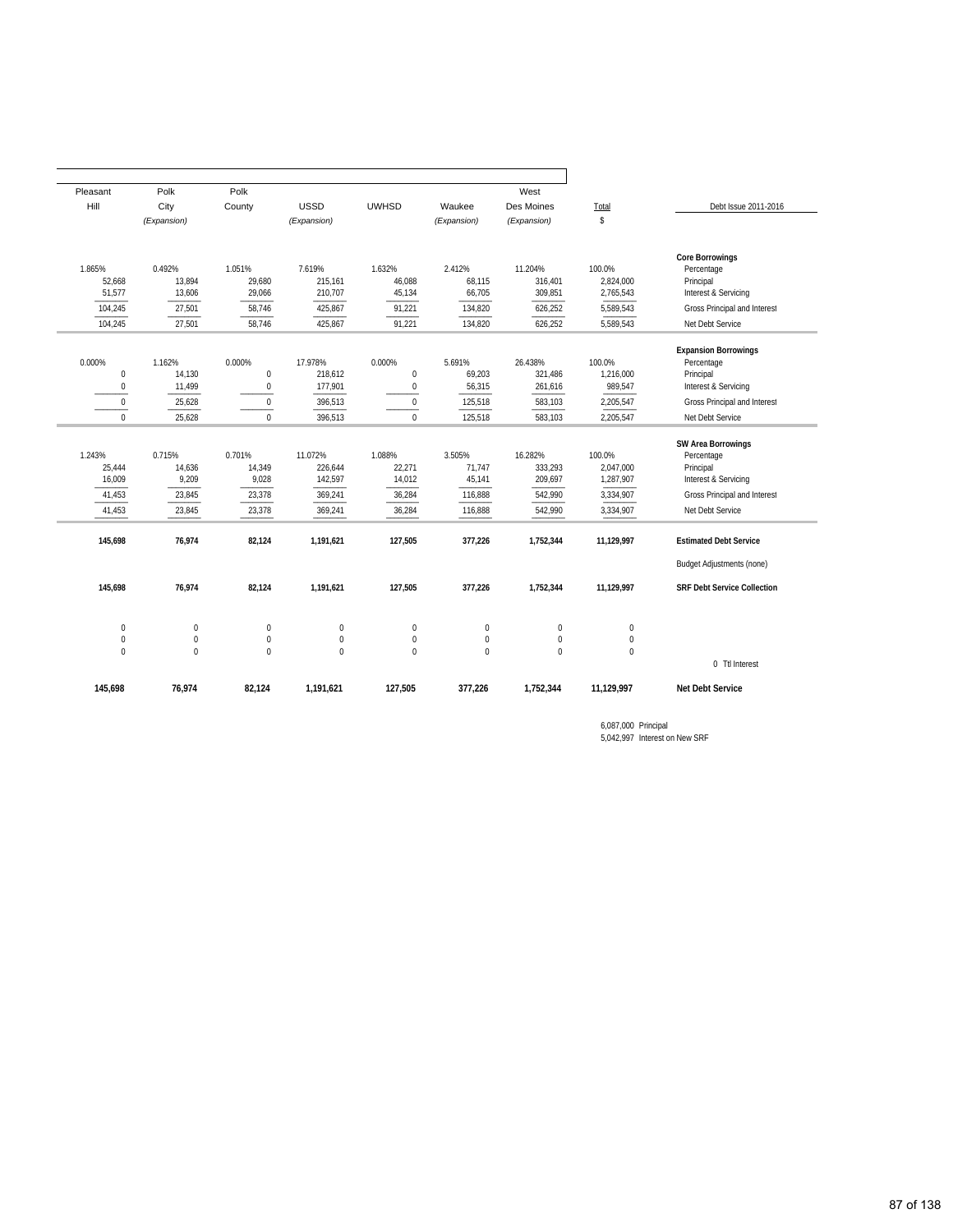Debt Service for New Money / SRF Borrowings 2008-10, prior to Polk City joining WRA Fiscal Year 2020

|                                       |           |             |             |             |             |             |             |              | <b>Debt Servicing</b> |
|---------------------------------------|-----------|-------------|-------------|-------------|-------------|-------------|-------------|--------------|-----------------------|
|                                       |           |             |             |             |             |             |             | Greenfield   |                       |
|                                       | Polk City | Altoona     | Ankeny      | Bondurant   | Clive       | Cumming     | Des Moines  | Plaza        | Johnston              |
|                                       | Surcharge | (Expansion) | (Expansion) | (Expansion) | (Expansion) | (Expansion) |             |              |                       |
| 2008-2010 / New Core SRF              |           |             |             |             |             |             |             |              |                       |
| Percentage                            | 0.492%    | 4.299%      | 10.180%     | 1.074%      | 3.267%      | 0.051%      | 49.997%     | 0.502%       | 2.573%                |
| Principal                             | 5,250     | 45,870      | 108,621     | 11,460      | 34,859      | 544         | 533,468     | 5,356        | 27,454                |
| Interest                              | 2,658     | 23,228      | 55,003      | 5,803       | 17,652      | 276         | 270,135     | 2,712        | 13,902                |
| Gross Principal and Interest Estimate | 7,908     | 69,098      | 163,623     | 17,262      | 52,511      | 820         | 803,603     | 8,069        | 41,356                |
| Net Debt Service                      | 7,908     | 69,098      | 163,623     | 17,262      | 52,511      | 820         | 803,603     | 8,069        | 41,356                |
| 2008-2010 / New Expansion SRF         |           |             |             |             |             |             |             |              |                       |
| Percentage                            | 1.162%    | 10.143%     | 24.020%     | 2.535%      | 7.708%      | 0.120%      | 0.000%      | 0.000%       | 0.000%                |
| Principal                             | 11,132    | 97,170      | 230,112     | 24,285      | 73,843      | 1,150       | $\mathbf 0$ | $\mathbf{0}$ | 0                     |
| Interest                              | 8,977     | 78,361      | 185,568     | 19,584      | 59,549      | 927         | $\mathbf 0$ | $\mathbf{0}$ | 0                     |
| Gross Principal and Interest Estimate | 20,109    | 175,530     | 415,680     | 43,870      | 133,391     | 2,077       | $\Omega$    | $\mathbf{0}$ | $\boldsymbol{0}$      |
| Net Debt Service                      | 20,109    | 175,530     | 415,680     | 43,870      | 133,391     | 2,077       | $\Omega$    | $\Omega$     | $\Omega$              |
| 2008-2010 / New SW Area SRF           |           |             |             |             |             |             |             |              |                       |
| Percentage                            | 0.715%    | 6.247%      | 14.793%     | 1.561%      | 4.747%      | 0.074%      | 33.332%     | 0.335%       | 1.715%                |
| Principal                             | 5,077     | 44,354      | 105,030     | 11,083      | 33,704      | 525         | 236,657     | 2,379        | 12,177                |
| Interest                              | 3.430     | 29,966      | 70,959      | 7,488       | 22,771      | 355         | 159,888     | 1,607        | 8,227                 |
| Gross Principal and Interest Estimate | 8.506     | 74,319      | 175,990     | 18,571      | 56,474      | 880         | 396,545     | 3,985        | 20,403                |
| Net Debt Service                      | 8,506     | 74,319      | 175,990     | 18,571      | 56,474      | 880         | 396,545     | 3,985        | 20,403                |
| Debt Service for SRF's                | 36,523    | 318,948     | 755,293     | 79,703      | 242,376     | 3,777       | 1,200,148   | 12,054       | 61,759                |
| <b>Budget Adjustments (none)</b>      |           |             |             |             |             |             |             |              |                       |
| Net Debt Service or Surcharge         | 36,523    | 318,948     | 755,293     | 79,703      | 242,376     | 3,777       | 1,200,148   | 12,054       | 61,759                |

*Included on this allocations are: 2008A B D 2009 B C 2010 A B C*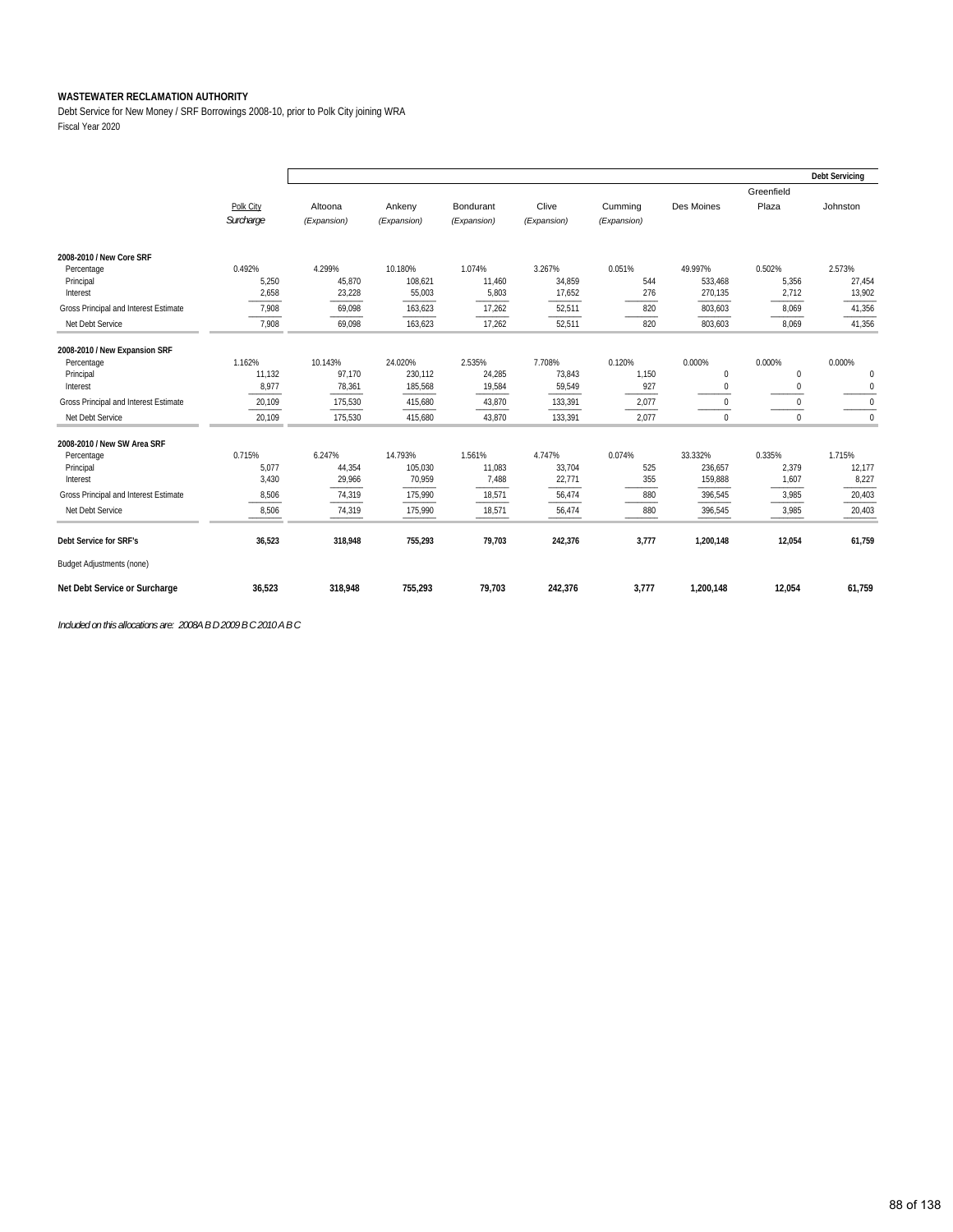|             | Pleasant     | Polk         |             |              |             | West        |           |                                  |
|-------------|--------------|--------------|-------------|--------------|-------------|-------------|-----------|----------------------------------|
| Norwalk     | Hill         | County       | <b>USSD</b> | <b>UWHSD</b> | Waukee      | Des Moines  | Total     | Debt Issue 2008-2010             |
| (Expansion) |              |              | (Expansion) |              | (Expansion) | (Expansion) | \$        |                                  |
|             |              |              |             |              |             |             |           | <b>Core Borrowings</b>           |
| 1.782%      | 1.865%       | 1.051%       | 7.619%      | 1.632%       | 2.412%      | 11.204%     | 100.0%    | Percentage                       |
| 19,014      | 19,900       | 11,214       | 81,295      | 17,413       | 25,736      | 119,547     | 1,067,000 | Principal                        |
| 9,628       | 10,077       | 5,679        | 41,166      | 8,818        | 13,032      | 60,535      | 540,302   | Interest & Servicing             |
| 28,642      | 29,976       | 16,893       | 122,460     | 26,231       | 38,768      | 180,082     | 1,607,302 | Gross Principal and Interest     |
| 28.642      | 29.976       | 16.893       | 122,460     | 26,231       | 38,768      | 180.082     | 1.607.302 | Net Debt Service                 |
|             |              |              |             |              |             |             |           | <b>Expansion Borrowings</b>      |
| 4.205%      | 0.000%       | 0.000%       | 17.978%     | 0.000%       | 5.691%      | 26.438%     | 100.0%    | Percentage                       |
| 40,284      | $\mathbf{0}$ | $\mathbf{0}$ | 172,229     | $\mathbf{0}$ | 54,520      | 253,276     | 958,000   | Principal                        |
| 32,486      | $\mathbf{0}$ | $\mathbf{0}$ | 138,890     | $\mathbf 0$  | 43,966      | 204,249     | 772,558   | Interest & Servicing             |
| 72,770      | $\Omega$     | $\mathbf{0}$ | 311,120     | $\mathbf{0}$ | 98,486      | 457,525     | 1,730,558 | Gross Principal and Interest     |
| 72,770      | $\Omega$     | $\Omega$     | 311,120     | $\mathbf{0}$ | 98,486      | 457,525     | 1,730,558 | Net Debt Service                 |
|             |              |              |             |              |             |             |           | <b>SW Area Borrowings</b>        |
| 2.590%      | 1.243%       | 0.701%       | 11.072%     | 1.088%       | 3.505%      | 16.282%     | 100.0%    | Percentage                       |
| 18,389      | 8,825        | 4.977        | 78,611      | 7,725        | 24,886      | 115,602     | 710,000   | Principal                        |
| 12,424      | 5,962        | 3,363        | 53,110      | 5,219        | 16,813      | 78,102      | 479,682   | Interest & Servicing             |
| 30,813      | 14,788       | 8,340        | 131,722     | 12,944       | 41,698      | 193,704     | 1,189,682 | Gross Principal and Interest     |
| 30,813      | 14,788       | 8,340        | 131,722     | 12,944       | 41,698      | 193,704     | 1,189,682 | Net Debt Service                 |
| 132,225     | 44,764       | 25,232       | 565,302     | 39,175       | 178,953     | 831,311     | 4,527,542 | <b>Estimated Debt Service</b>    |
|             |              |              |             |              |             |             |           | <b>Budget Adjustments (none)</b> |
| 132,225     | 44.764       | 25,232       | 565,302     | 39.175       | 178,953     | 831,311     | 4,527,542 | <b>Net Debt Service</b>          |

2,735,000 Principal 1,792,542 Interest on New SRF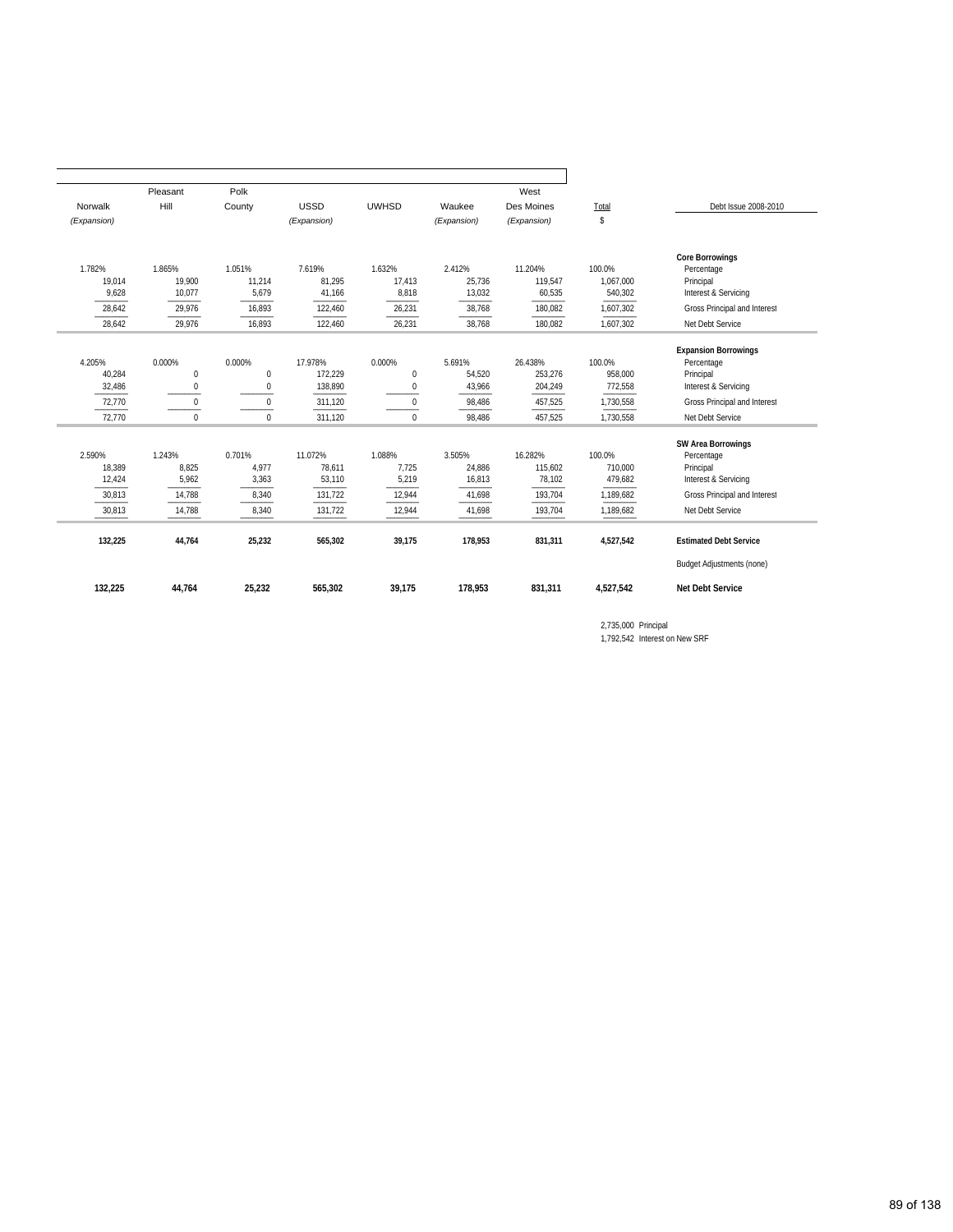Debt Service for 2016 F / ESI Phase 27 Funding / Future Debt of WRA Fiscal Year 2020

|                                                                          |             |             |             |             |             |            |            | <b>Debt Servicing</b> |             |
|--------------------------------------------------------------------------|-------------|-------------|-------------|-------------|-------------|------------|------------|-----------------------|-------------|
|                                                                          |             |             |             |             |             |            | Greenfield |                       |             |
|                                                                          | Altoona     | Ankeny      | Bondurant   | Clive       | Cumming     | Des Moines | Plaza      | Johnston              | Norwalk     |
|                                                                          | (Expansion) | (Expansion) | (Expansion) | (Expansion) | (Expansion) |            |            |                       | (Expansion) |
| 2016 F / Core Phase 27 funding                                           |             |             |             |             |             |            |            |                       |             |
| <b>Gravity Sewer</b><br>Percentage                                       | 4.299%      | 10.180%     | 1.074%      | 3.267%      | 0.051%      | 49.997%    | 0.502%     | 2.573%                | 1.782%      |
| Principal                                                                | 29,225      | 69,205      | 7,301       | 22,209      | 347         | 339,885    | 3,413      | 17,492                | 12,114      |
| Interest                                                                 | 39,641      | 93,870      | 9,903       | 30,125      | 470         | 461,025    | 4,629      | 23,726                | 16,432      |
| Gross Principal and Interest Estimate                                    | 68.866      | 163.075     | 17,205      | 52,335      | 817         | 800,910    | 8,042      | 41,217                | 28,546      |
| 2016 F / Commty Phase 27 funding                                         |             |             |             |             |             |            |            |                       |             |
| <b>Gravity Sewer</b><br>Percentage                                       |             | 63.850%     |             |             |             |            |            |                       |             |
| Principal                                                                |             | 118,882     |             |             |             |            |            |                       |             |
| Interest                                                                 |             | 161,269     |             |             |             |            |            |                       |             |
| Gross Principal and Interest Estimate                                    |             | 280.152     |             |             |             |            |            |                       |             |
| Core share of borrowings<br>Special commty share<br>Total DS (Principal) |             |             |             |             |             |            |            |                       |             |
| 2017 A / Core Phase 27 funding                                           |             |             |             |             |             |            |            |                       |             |
| Percentage<br>Force Main PS                                              | 4.299%      | 10.180%     | 1.074%      | 3.267%      | 0.051%      | 49.997%    | 0.502%     | 2.573%                | 1.782%      |
| Principal                                                                | 25,794      | 61,080      | 6,444       | 19,602      | 306         | 299,982    | 3,012      | 15,438                | 10,692      |
| Interest                                                                 | 41,410      | 98,058      | 10,345      | 31,469      | 491         | 481,590    | 4,835      | 24,784                | 17,165      |
| Gross Principal and Interest Estimate                                    | 67,204      | 159,138     | 16.789      | 51,071      | 797         | 781,572    | 7,847      | 40,222                | 27,857      |
| 2018 X / Core Debt for projects (Grit, Biogas, Filters & Lining)         |             |             |             |             |             |            |            |                       |             |
| Percentage                                                               | 4.299%      | 10.180%     | 1.074%      | 3.267%      | 0.051%      | 49.997%    | 0.502%     | 2.573%                | 1.782%      |
| Principal                                                                | 30,050      | 71,158      | 7,507       | 22,836      | 356         | 349,479    | 3,509      | 17,985                | 12,456      |
| Interest                                                                 | 32,406      | 76,736      | 8,096       | 24,627      | 384         | 376,875    | 3,784      | 19,395                | 13,433      |
| Gross Principal and Interest Estimate                                    | 62,456      | 147,895     | 15,603      | 47,463      | 741         | 726,354    | 7,293      | 37,380                | 25,889      |
| Subtotal of Net Debt Service                                             | 198,526     | 750,259     | 49,597      | 150,868     | 2,355       | 2,308,836  | 23,182     | 118,820               | 82,292      |
| <b>Budget Adjustments (none)</b>                                         |             |             |             |             |             |            |            |                       |             |
| <b>Net Debt Service Collection</b>                                       | 198,526     | 750,259     | 49,597      | 150,868     | 2,355       | 2,308,836  | 23,182     | 118,820               | 82,292      |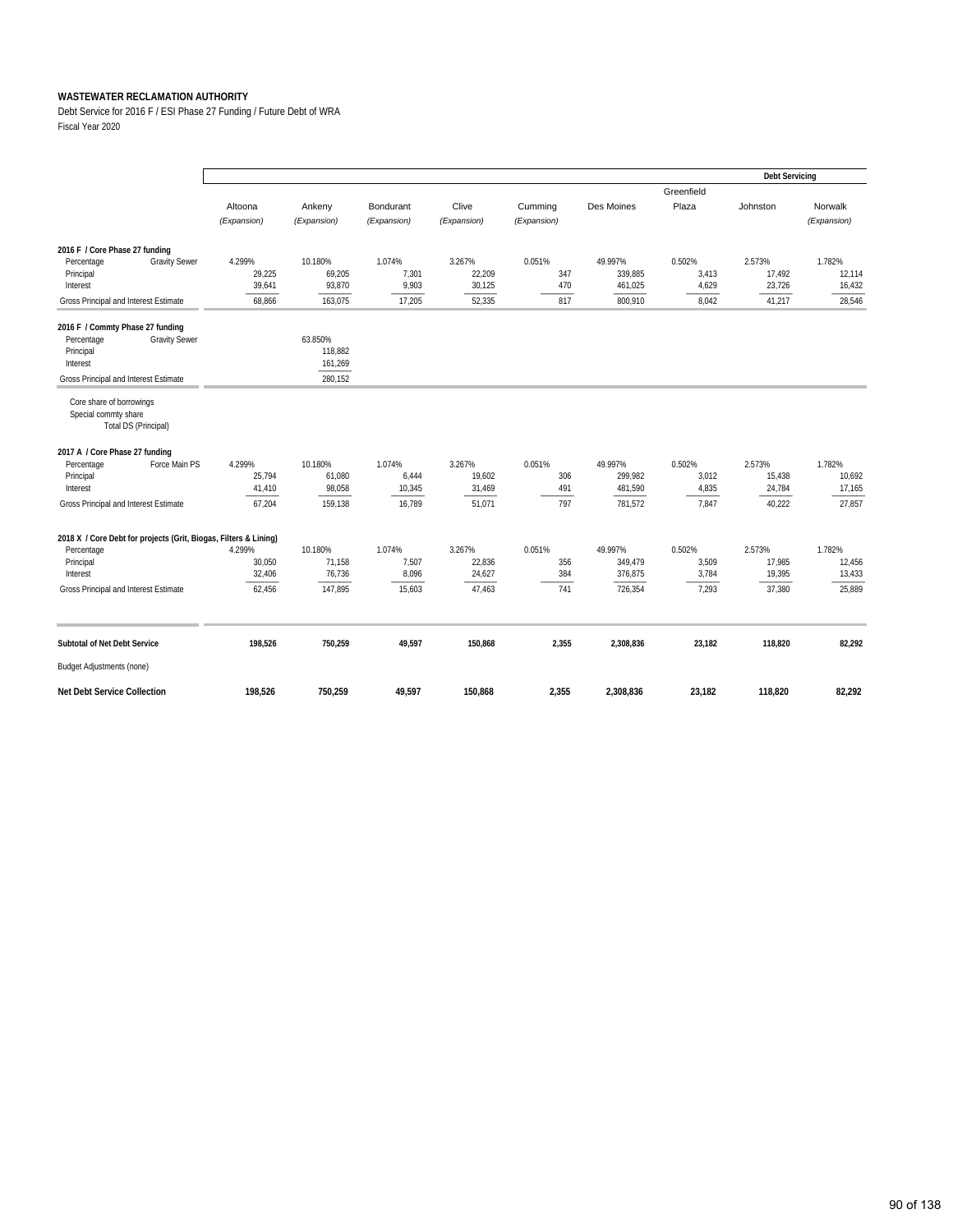| Pleasant | Polk            | Polk             |             |              |             | West        |                    |                                      |
|----------|-----------------|------------------|-------------|--------------|-------------|-------------|--------------------|--------------------------------------|
| Hill     | City            | County           | <b>USSD</b> | <b>UWHSD</b> | Waukee      | Des Moines  | Total              | Debt Issue ESI & Future Debt         |
|          | (Expansion)     |                  | (Expansion) |              | (Expansion) | (Expansion) | \$                 |                                      |
|          |                 |                  |             |              |             |             |                    |                                      |
| 1.865%   | 0.492%          | 1.051%           | 7.619%      | 1.632%       | 2.412%      | 11.204%     | 100.0%             | <b>Core Borrowings</b><br>Percentage |
| 12,678   | 3,345           | 7,145            | 51,795      | 11,094       | 16,397      | 76,166      | 679,810            | Principal                            |
| 17,197   | 4,537           | 9,691            | 70,255      | 15,049       | 22,241      | 103,313     | 922,106            | Interest & Servicing                 |
| 29,876   | 7.881           | 16,836           | 122,050     | 26,143       | 38,638      | 179,479     | 1,601,916          | Gross Principal and Interest         |
|          |                 |                  |             |              |             |             |                    |                                      |
|          |                 |                  |             |              |             |             |                    | <b>Special Commty Funding</b>        |
|          | 4.050%          | 32.100%          |             |              |             |             | 100.0%             | Percentage                           |
|          | 7,541<br>10,229 | 59,767<br>81,077 |             |              |             |             | 186,190<br>252,576 | Principal<br>Interest & Servicing    |
|          | 17,770          | 140,844          |             |              |             |             | 438,766            | Gross Principal and Interest         |
|          |                 |                  |             |              |             |             |                    |                                      |
|          |                 |                  |             |              |             |             | 679,810            | 78.50%                               |
|          |                 |                  |             |              |             |             | 186,190            | 21.50%<br>866,000 Prin only          |
|          |                 |                  |             |              |             |             |                    |                                      |
| 1.865%   | 0.492%          | 1.051%           | 7.619%      | 1.632%       | 2.412%      | 11.204%     | 100.0%             | Percentage                           |
| 11,190   | 2,952           | 6,306            | 45,714      | 9,792        | 14,472      | 67,224      | 600,000            | Principal                            |
| 17,964   | 4,739           | 10,124           | 73,389      | 15,720       | 23,233      | 107,921     | 963,238            | Interest & Servicing                 |
| 29,154   | 7.691           | 16,430           | 119,103     | 25,512       | 37,705      | 175,145     | 1,563,238          | Gross Principal and Interest         |
|          |                 |                  |             |              |             |             |                    |                                      |
| 1.865%   | 0.492%          | 1.051%           | 7.619%      | 1.632%       | 2.412%      | 11.204%     | 100.0%             | Percentage                           |
| 13,036   | 3,439           | 7,346            | 53,257      | 11,408       | 16,860      | 78,316      | 699,000            | Principal                            |
| 14,058   | 3,709           | 7,922            | 57,432      | 12,302       | 18,182      | 84,455      | 753,796            | Interest & Servicing                 |
| 27,095   | 7,148           | 15,269           | 110,689     | 23,710       | 35,041      | 162,771     | 1,452,796          | Gross Principal and Interest         |
| 86,125   | 40,490          | 189,378          | 351,842     | 75,365       | 111,385     | 517,395     | 5,056,716          | Subtotal Net Debt Service            |
|          |                 |                  |             |              |             |             | $\boldsymbol{0}$   | Budget Adjustments (none)            |
|          | 40,490          | 189,378          | 351,842     | 75,365       | 111,385     | 517,395     | 5,056,716          | <b>Net Debt Service</b>              |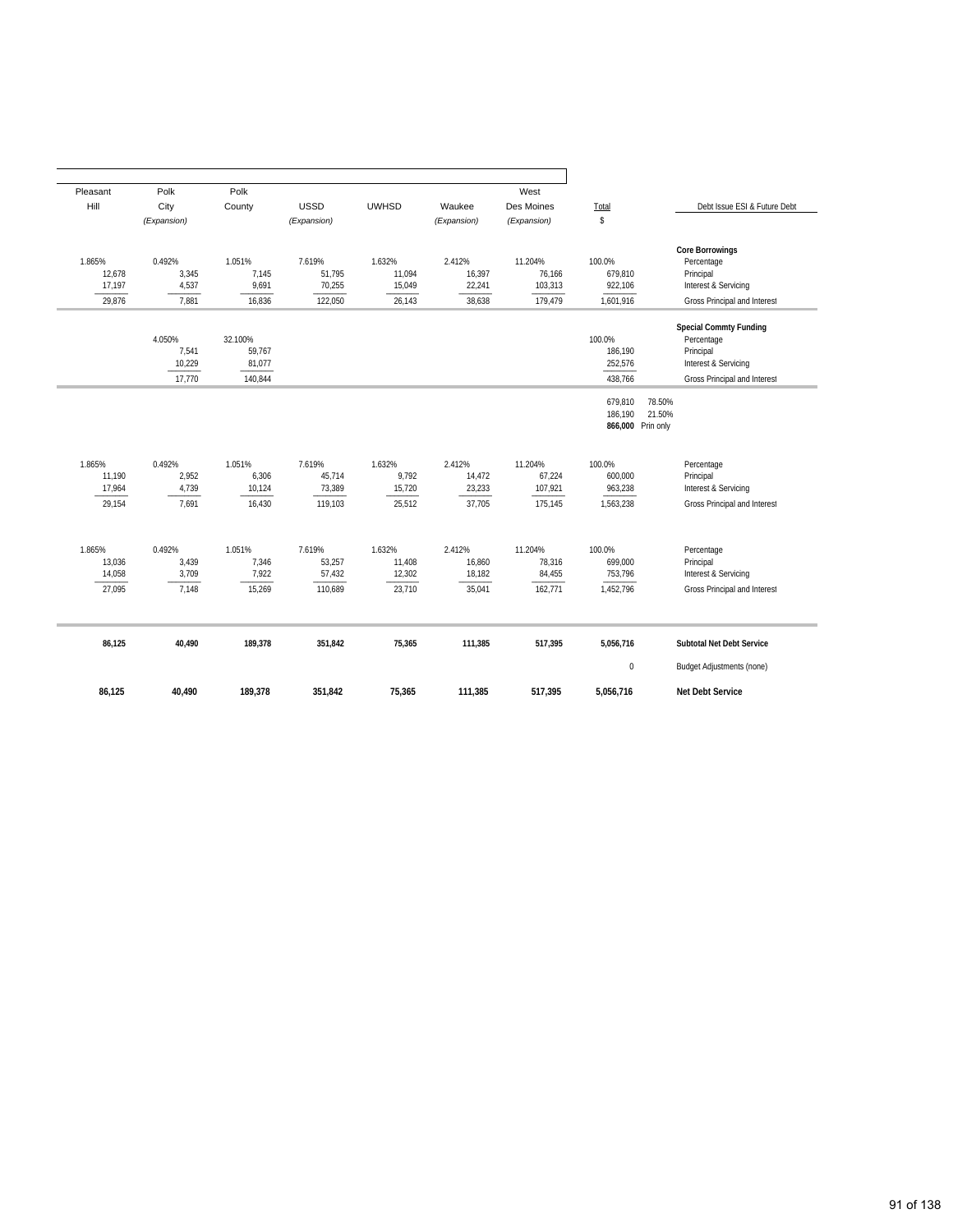Debt Service for 2016 F / ESI Phase 27 Funding / Future Debt of WRA Fiscal Year 2019 Amending w/ FY 2020 Budget Approval

|                                                                                                                                          |                                           |                                            |                                            |                                         |                                   |                                          |                                          | <b>Debt Servicing</b>                    |                                      |
|------------------------------------------------------------------------------------------------------------------------------------------|-------------------------------------------|--------------------------------------------|--------------------------------------------|-----------------------------------------|-----------------------------------|------------------------------------------|------------------------------------------|------------------------------------------|--------------------------------------|
|                                                                                                                                          | Altoona<br>(Expansion)                    | Ankeny<br>(Expansion)                      | Bondurant<br>(Expansion)                   | Clive<br>(Expansion)                    | Cumming<br>(Expansion)            | Des Moines                               | Greenfield<br>Plaza                      | Johnston                                 | Norwalk<br>(Expansion)               |
| 2016 F / Core Phase 27 funding<br>Percentage<br><b>Gravity Sewer</b><br>Principal<br>Interest<br>Gross Principal and Interest Estimate   | 4.264%<br>28,150<br>37,645<br>65,796      | 9.801%<br>64,705<br>86,530<br>151,235      | 0.996%<br>6,575<br>8,793<br>15,369         | 3.351%<br>22,123<br>29,585<br>51,708    | 0.042%<br>277<br>371<br>648       | 50.568%<br>333,842<br>446,449<br>780,291 | 0.486%<br>3,208<br>4,291<br>7,499        | 2.364%<br>15,607<br>20,871<br>36,478     | 1.856%<br>12,253<br>16,386<br>28,639 |
| 2016 F / Commty Phase 27 funding<br><b>Gravity Sewer</b><br>Percentage<br>Principal<br>Interest<br>Gross Principal and Interest Estimate |                                           | 63.850%<br>115,450<br>164,733<br>280,183   |                                            |                                         |                                   |                                          |                                          |                                          |                                      |
| Core share of borrowings<br>Special commty share<br><b>Total DS (Principal)</b>                                                          |                                           |                                            |                                            |                                         |                                   |                                          |                                          |                                          |                                      |
| 2017 A / Core Phase 27 funding<br>Force Main PS<br>Percentage<br>Principal<br>Interest<br>Gross Principal and Interest Estimate          | 4.264%<br>$\mathbf 0$<br>12,058<br>12,058 | 9.801%<br>$\mathbf{0}$<br>27,716<br>27,716 | 0.996%<br>$\overline{0}$<br>2,817<br>2,817 | 3.351%<br>$\mathbf 0$<br>9,476<br>9,476 | 0.042%<br>$\pmb{0}$<br>119<br>119 | 50.568%<br>0<br>143,001<br>143,001       | 0.486%<br>$\mathbf{0}$<br>1,374<br>1,374 | 2.364%<br>$\mathbf{0}$<br>6,685<br>6,685 | 1.856%<br>$\bf{0}$<br>5,249<br>5,249 |
| 2017 X / Core Debt for projects (ESI, Grit, Biogas injection, )<br>Percentage<br>Principal<br>Interest                                   | 4.264%<br>$\mathbf 0$<br>7,675            | 9.801%<br>$\mathbf 0$<br>17,642            | 0.996%<br>$\mathbf 0$<br>1,793             | 3.351%<br>0<br>6,032                    | 0.042%<br>$\bf{0}$<br>76          | 50.568%<br>$\mathbf 0$<br>91,022         | 0.486%<br>$\mathbf 0$<br>875             | 2.364%<br>$\mathbf 0$<br>4,255           | 1.856%<br>$\mathbf 0$<br>3,341       |
| Gross Principal and Interest Estimate                                                                                                    | 7,675                                     | 17,642                                     | 1,793                                      | 6,032                                   | 76                                | 91,022                                   | 875                                      | 4,255                                    | 3,341                                |
| Subtotal of Net Debt Service<br><b>Budget Adjustments (none)</b>                                                                         | 85,529                                    | 476,776                                    | 19,978                                     | 67,216                                  | 842                               | 1,014,315                                | 9,748                                    | 47,418                                   | 37,228                               |
| <b>Net Debt Service Collection</b>                                                                                                       | 85,529                                    | 476,776                                    | 19,978                                     | 67,216                                  | 842                               | 1,014,315                                | 9,748                                    | 47,418                                   | 37,228                               |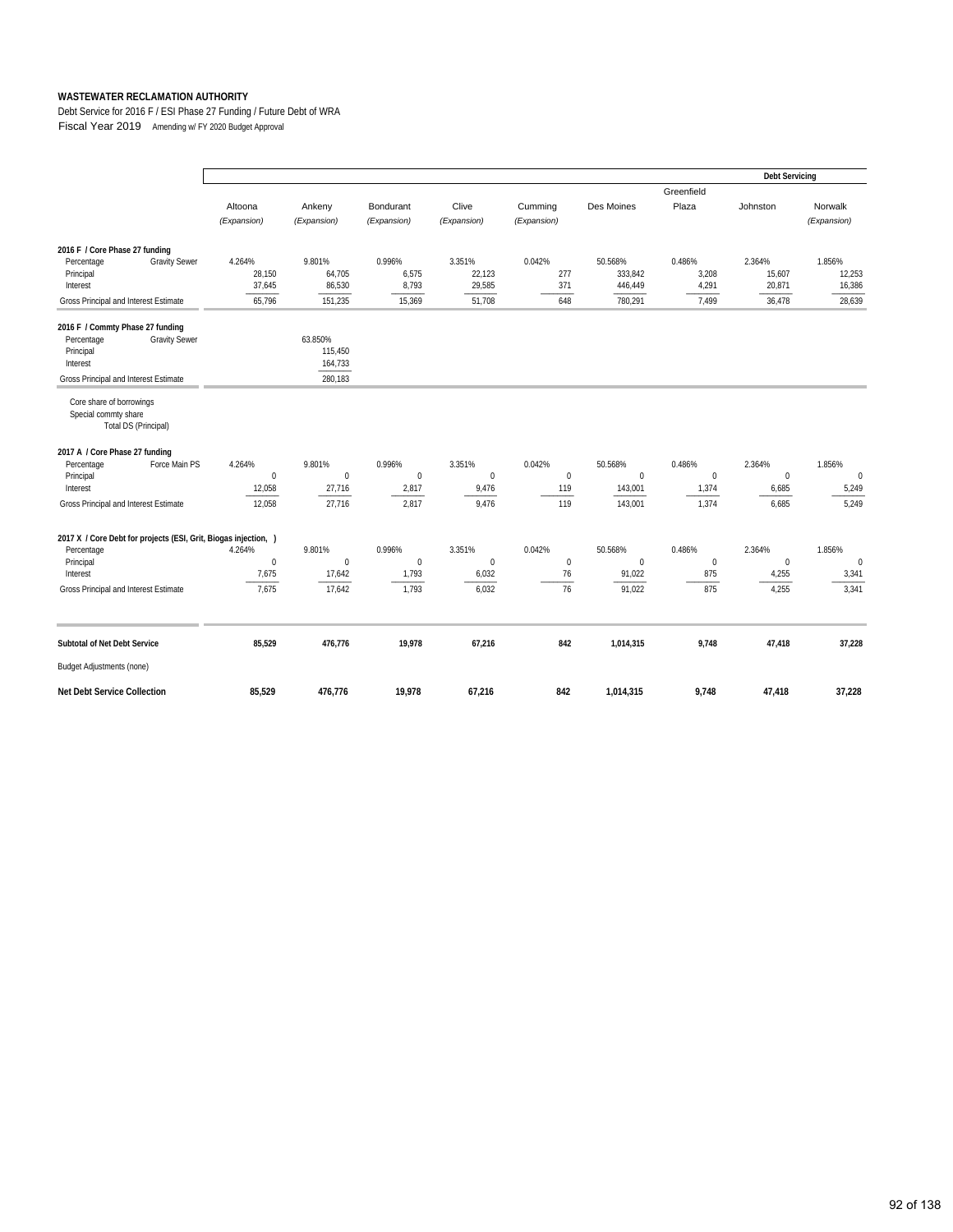|              |                 |                   |              |              |              |             | AMENDED F2019 |                                      |
|--------------|-----------------|-------------------|--------------|--------------|--------------|-------------|---------------|--------------------------------------|
| Pleasant     | Polk            | Polk              |              |              |              | West        |               |                                      |
| Hill         | City            | County            | <b>USSD</b>  | <b>UWHSD</b> | Waukee       | Des Moines  | Total         | Debt Issue ESI & Future Debt         |
|              | (Expansion)     |                   | (Expansion)  |              | (Expansion)  | (Expansion) | \$            |                                      |
|              |                 |                   |              |              |              |             |               |                                      |
| 1.734%       | 0.514%          | 0.941%            | 7.533%       | 1.629%       | 2.251%       | 11.670%     | 100.0%        | <b>Core Borrowings</b><br>Percentage |
| 11,448       | 3,393           | 6,212             | 49,732       | 10,754       | 14,861       | 77,044      | 660,185       | Principal                            |
| 15,309       | 4,538           | 8,308             | 66,506       | 14,382       | 19,873       | 103,031     | 882,868       | Interest & Servicing                 |
| 26,757       | 7,931           | 14,520            | 116,238      | 25,136       | 34,734       | 180,074     | 1,543,053     | Gross Principal and Interest         |
|              |                 |                   |              |              |              |             |               |                                      |
|              |                 |                   |              |              |              |             | 100.0%        | <b>Special Commty Funding</b>        |
|              | 4.050%<br>7,323 | 32.100%<br>58,042 |              |              |              |             | 180,815       | Percentage<br>Principal              |
|              | 10,449          | 82,818            |              |              |              |             | 258,000       | Interest & Servicing                 |
|              | 17,772          | 140,860           |              |              |              |             | 438,815       | Gross Principal and Interest         |
|              |                 |                   |              |              |              |             |               |                                      |
|              |                 |                   |              |              |              |             | 660,185       | 78.50%                               |
|              |                 |                   |              |              |              |             | 180,815       | 21.50%                               |
|              |                 |                   |              |              |              |             |               | 841,000 Prin only                    |
| 1.734%       | 0.514%          | 0.941%            | 7.533%       | 1.629%       | 2.251%       | 11.670%     | 100.0%        | Percentage                           |
| $\mathbf{0}$ | $\mathbf{0}$    | $\mathbf{0}$      | $\mathbf{0}$ | $\mathbf{0}$ | $\mathbf{0}$ | $\mathbf 0$ | $\mathbf{0}$  | Principal                            |
| 4,904        | 1,454           | 2,661             | 21,303       | 4,607        | 6,366        | 33,002      | 282,790       | Interest & Servicing                 |
| 4,904        | 1,454           | 2,661             | 21,303       | 4,607        | 6,366        | 33,002      | 282,790       | Gross Principal and Interest         |
|              |                 |                   |              |              |              |             |               |                                      |
| 1.734%       | 0.514%          | 0.941%            | 7.533%       | 1.629%       | 2.251%       | 11.670%     | 100.0%        | Percentage                           |
| $\mathbf 0$  | $\pmb{0}$       | $\mathbf{0}$      | $\mathbf{0}$ | $\pmb{0}$    | $\bf 0$      | $\mathbf 0$ | $\mathbf 0$   | Principal                            |
| 3,121        | 925             | 1,694             | 13,559       | 2,932        | 4,052        | 21,006      | 180,000       | Interest & Servicing                 |
| 3,121        | 925             | 1,694             | 13,559       | 2,932        | 4,052        | 21,006      | 180,000       | Gross Principal and Interest         |
| 34,781       | 28,082          | 159,735           | 151,100      | 32,675       | 45,152       | 234,082     | 2,444,658     | Subtotal Net Debt Service            |
|              |                 |                   |              |              |              |             | $\bf{0}$      | <b>Budget Adjustments (none)</b>     |
| 34,781       | 28,082          | 159,735           | 151,100      | 32,675       | 45,152       | 234,082     | 2,444,658     | Net Debt Service                     |